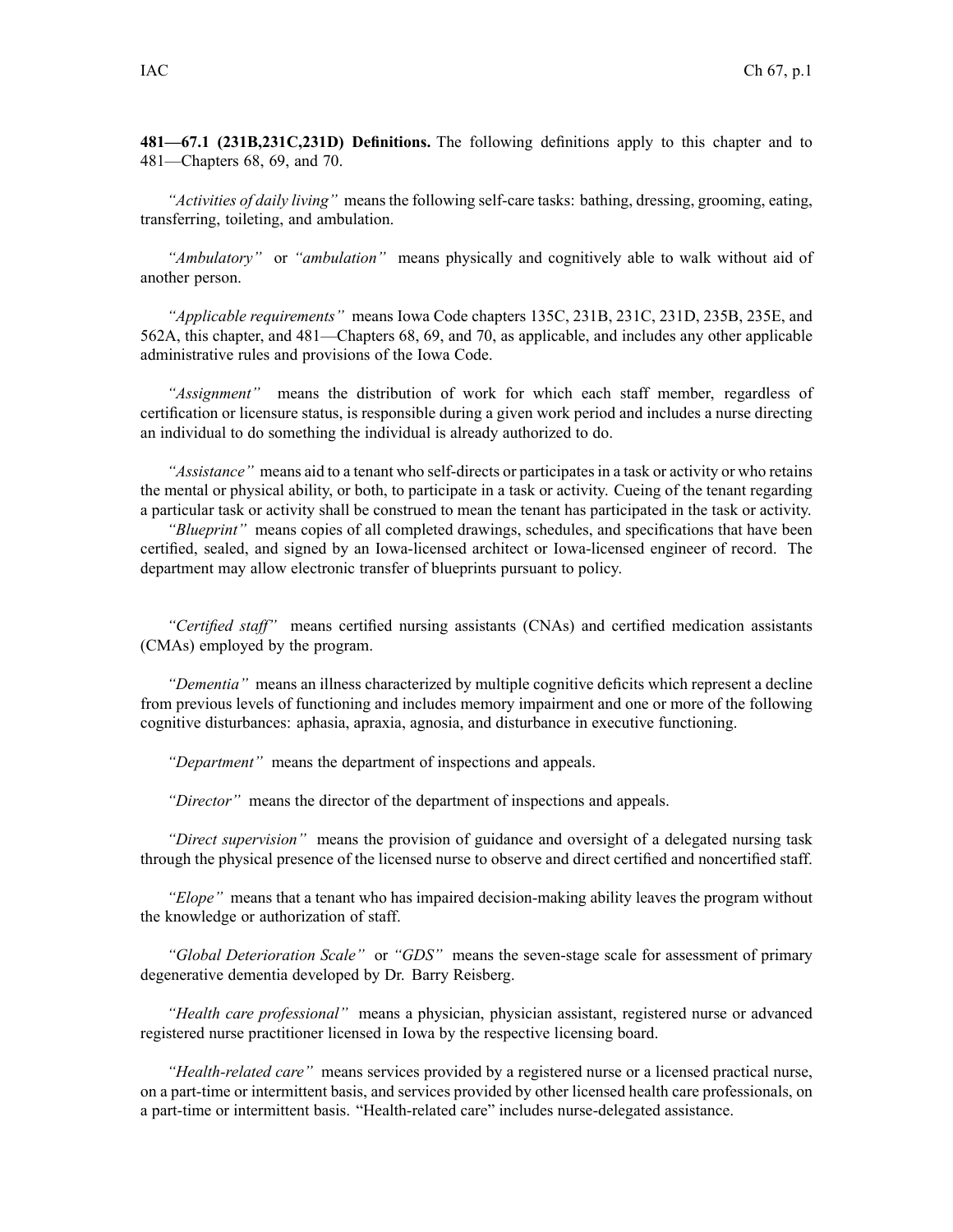*"Human service professional"* means an individual with <sup>a</sup> bachelor's degree in <sup>a</sup> human service field including, but not limited to: human services, gerontology, social work, sociology, psychology, or family science. Two years of experience in <sup>a</sup> human service field may be substituted for up to two years of the required education. For example, an individual with an associate's degree in <sup>a</sup> human service field and two years of experience in <sup>a</sup> human service field is <sup>a</sup> human service professional.

*"Impaired decision-making ability"* means <sup>a</sup> lack of capacity to make safe and prudent decisions regarding one's own routine safety as determined by the program manager or nurse or means having <sup>a</sup> GDS score of five or above.

*"Independent reviewer"* means an attorney licensed in the state of Iowa who is not currently and has not been employed by the department in the pas<sup>t</sup> eight years, or has not appeared in front of the department on behalf of <sup>a</sup> health care facility in the pas<sup>t</sup> eight years. Preference shall be given to an attorney with background knowledge, experience or training in long-term care.

*"Indirect supervision"* means the provision of guidance and oversight of <sup>a</sup> delegated nursing task through means other than direct supervision, including written and verbal communication.

*"Instrumental activities of daily living"* means those activities that reflect the tenant's ability to perform household and other tasks necessary to meet the tenant's needs within the community, which may include but are not limited to shopping, housekeeping, chores, and traveling within the community.

*"Medication setup"* means assistance with various steps of medication administration to suppor<sup>t</sup> <sup>a</sup> tenant's autonomy, which may include but is not limited to routine prompting, cueing and reminding, opening containers or packaging at the direction of the tenant, reading instructions or other label information, or transferring medications from the original containers into suitable medication dispensing containers, reminder containers, or medication cups.

*"Modification"* means any addition to or change in physical dimensions or structure, excep<sup>t</sup> as incidental to the customary maintenance of the physical structure of the program's facility.

*"Monitoring"* means an on-site evaluation of <sup>a</sup> program, <sup>a</sup> complaint investigation, or <sup>a</sup> program-reported incident investigation performed by the department to determine compliance with applicable requirements. A monitor who performs <sup>a</sup> monitoring for the department shall be <sup>a</sup> registered nurse, human service professional, or another person with program-related expertise.

*"Noncertified staff"* means unlicensed and uncertified personnel employed by the program.

*"Nurse delegation"* means the action of <sup>a</sup> registered nurse, advanced registered nurse practitioner, or licensed practical nurse to direct competent certified and noncertified staff to perform selected nursing tasks in selected situations. The decision of <sup>a</sup> nurse to delegate is based on the delegation process, including assessment, planning, implementation, supervision, and evaluation of the tenant, nursing tasks, personnel, and the situation. The nurse, as <sup>a</sup> licensed professional, retains accountability for the delegation process and the decision to delegate. Licensed practical nurses may delegate within the scope of their license with the supervision of <sup>a</sup> registered nurse.

*"Occupancy agreement"* or *"contractual agreement"* means <sup>a</sup> written contract entered into between <sup>a</sup> program and <sup>a</sup> tenant that clearly describes the rights and responsibilities of the program and the tenant and other information required by applicable requirements. An occupancy agreemen<sup>t</sup> may include <sup>a</sup> separate signed lease and signed service agreement.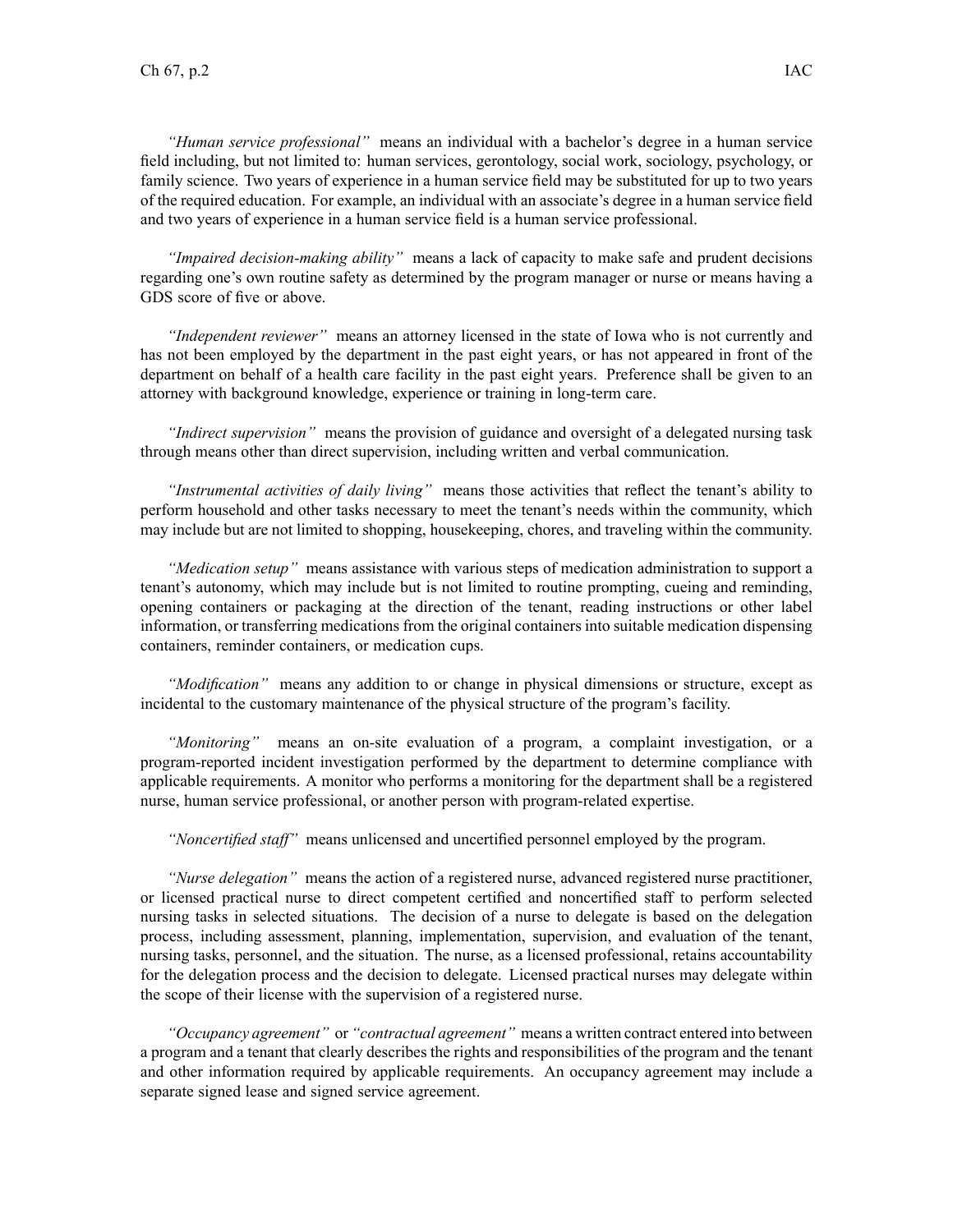*"Part-time or intermittent care"* means licensed nursing services and professional therapies that are provided in combination with nurse-delegated assistance with medications or activities of daily living and do not exceed 28 hours per week or, for adult day services, 4 hours per day.

*"Personal care"* means assistance with the essential activities of daily living which may include but are not limited to transferring, bathing, personal hygiene, dressing, and grooming that are essential to the health and welfare of <sup>a</sup> tenant.

*"Physician extender"* means nurse practitioners, clinical nurse specialists, and physician assistants.

*"Preponderance of the evidence"* means that the evidence, considered and compared with the evidence opposed to it, produces the belief in <sup>a</sup> reasonable mind that the allegations are more likely true than not true.

*"Program"* means one or more of the following, as applicable: an elder group home as defined in Iowa Code section [231B.1](https://www.legis.iowa.gov/docs/ico/section/231B.1.pdf) and 481—Chapter 68, an assisted living program as defined in Iowa Code section [231C.1](https://www.legis.iowa.gov/docs/ico/section/231C.1.pdf) and 481—Chapter 69, or adult day services as defined in Iowa Code section [231D.1](https://www.legis.iowa.gov/docs/ico/section/231D.1.pdf) and 481—Chapter 70.

*"Program staff"* means all employees of the program, regardless of certification or licensure status.

*"Qualified professional"* means <sup>a</sup> facility plant engineer familiar with the type of program being provided, or <sup>a</sup> licensed plumbing, heating, cooling, or electrical contractor who furnishes regular service to such equipment.

*"Recognized accrediting entity"* means <sup>a</sup> nationally recognized accrediting entity that the department recognizes as having specific program standards equivalent to the program standards established by the department.

*"Regulatory insufficiency"* means <sup>a</sup> violation of an applicable requirement.

*"Remodeling"* means <sup>a</sup> modification of any par<sup>t</sup> of an existing building, an addition of <sup>a</sup> new wing or floor to an existing building, or <sup>a</sup> conversion of an existing building.

*"Restraints"* means any chemical or manual method which restricts freedom of movement or normal access to one's body or any physical or mechanical device, material or equipment which is attached or adjacent to the tenant's body that the tenant cannot remove easily and which restricts freedom of movement or normal access to one's body.

*"Routine"* means more often than not or on <sup>a</sup> regular customary basis.

*"Self-administration"* means <sup>a</sup> tenant's taking personal responsibility for all phases of medication excep<sup>t</sup> for any componen<sup>t</sup> assigned to the program under medication setup, and may include the tenant's use of an automatic pill dispenser.

*"Service plan"* means the document that defines all services necessary to meet the needs and preferences of <sup>a</sup> tenant, whether or not the services are provided by the program or other service providers.

*"Significant change"* means <sup>a</sup> major decline or improvement in the tenant's status which does not normally resolve itself without further interventions by staff or by implementing standard disease-related clinical interventions that have an impact on the tenant's mental, physical, or functional health status.